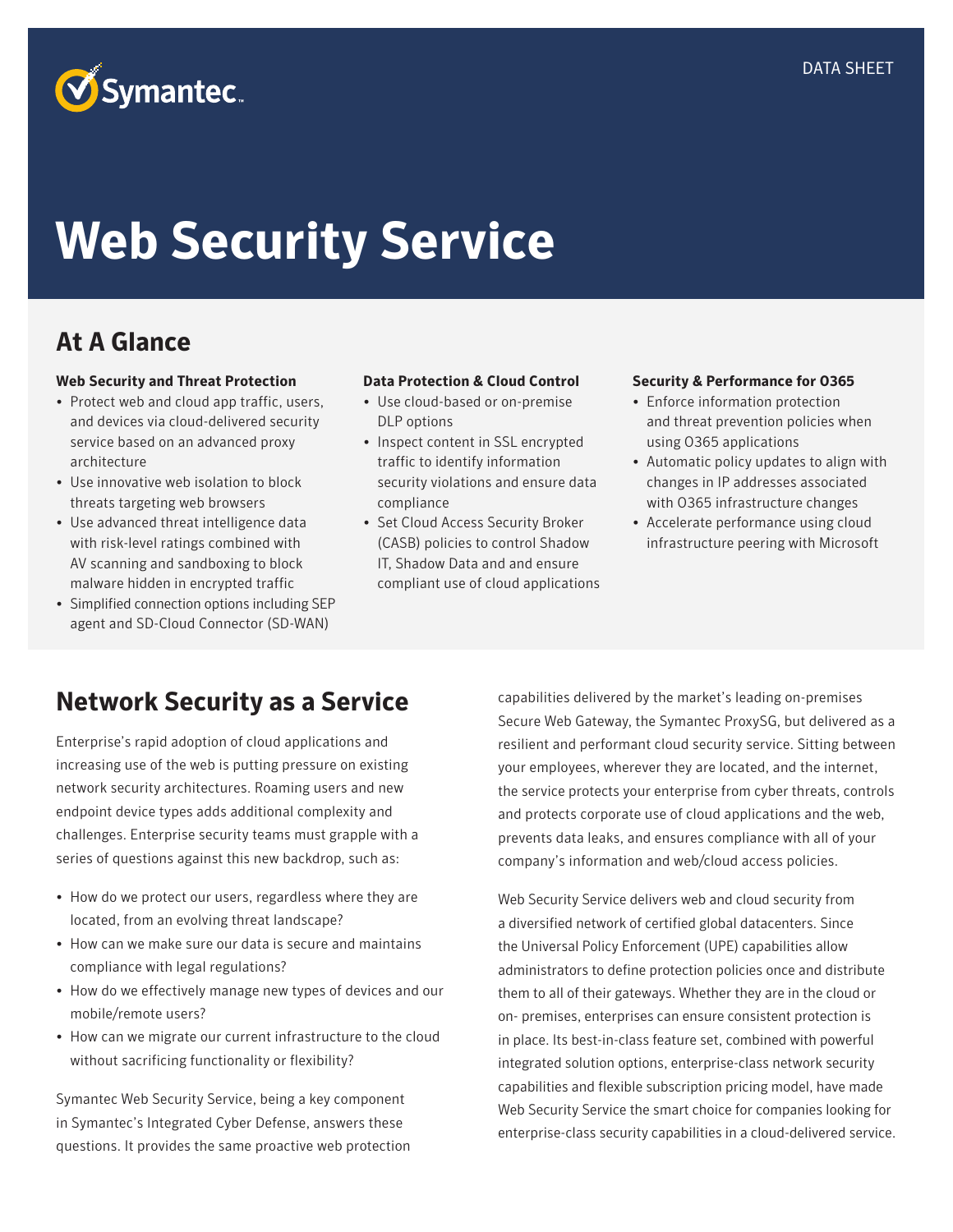## **Features and Capabilities**

The Symantec Web Security Service enforces granular access and security policies that manage web internet usage by app, device, user or location. Enterprise-class functionality includes:



### **URL Filtering and Categorization**

- Processes over 6 billion web requests and blocks millions of web attacks and social engineering scams daily
- Use dynamic, real-time URL risk ratings using real-time global threat intelligence
- Classify URLs into one or more of 72 content categories, 12 security categories (6 blocked by default policy) covering over 60 languages



### **User Authentication**

- ID users with up to 14 authentication methods
- Integrate across multiple auth systems used by your enterprise



### **Advanced Threat Protection**

- Multi-layered dual anti-virus and heuristic analysis combines to block malware
- Utilize customized White-List/Black-List capabilities and file reputation analysis
- Customize policies with Threat Risk Level and Geo IP Location intelligence

### **Universal Connectivity**

- Distributed global datacenters provide local cloud access
- Easily connect laptops, mobile devices, firewalls, proxies and more



### **Malware Analysis Service**

- Leverage advanced analysis (static code, YARA rules, behavioral) as well as inline, real-time file blocking to combat threat
- Utilize sandboxing to detonate suspicious samples; coordinate with Web Security Service to delay file delivery until analysis is complete



### **Encrypted Traffic Management**

- Intercept and decrypt TLS/SSL traffic to uncover threats and potentially malicious content hidden in encrypted traffic.
- Streamline customer PKI management with Self-Managed Certificate



### **Web Isolation Service**

- Boost employee productivity by allowing protected access to uncategorized or potentially risky sites
- Fine-tune employee access control with customized isolation policies based on Risk Levels
- Secure web browsing for executives and privileged users with access to sensitive information and critical systems



### **Cloud Access Security Broker (CASB)**

- Identify Shadow IT identify the clouds your users are accessing; evaluate the risks of these clouds (over 23,000) by examining up to 60 attributes on each
- Deep visibility and control of Cloud and SaaS applications to manage risk, address threats and protect information



### **Data Loss Prevention (DLP)**

- Monitor and protect sensitive data on mobile devices, on-premises, and in the cloud using the most advanced DLP matching and recognition engines on the market; or leverage your existing on-premises DLP for your web/cloud traffic
- Extend your DLP coverage and get direct visibility and control of content in over 60 cloud apps - including Office 365, Box, Dropbox, Google Apps or Salesforce



### **Easy On-Ramp for Branch Office & Mobile Users**

- Connect remote/branch office to Web Security Service with SD-Cloud Connector leveraging the performance and flexibility of Software Defined WAN (SD-WAN) technology
- Enable comprehensive multi-layered networkto-endpoint protection with Symantec Endpoint Protection (SEP) and SEP Mobile integration, simplifying mobile device app management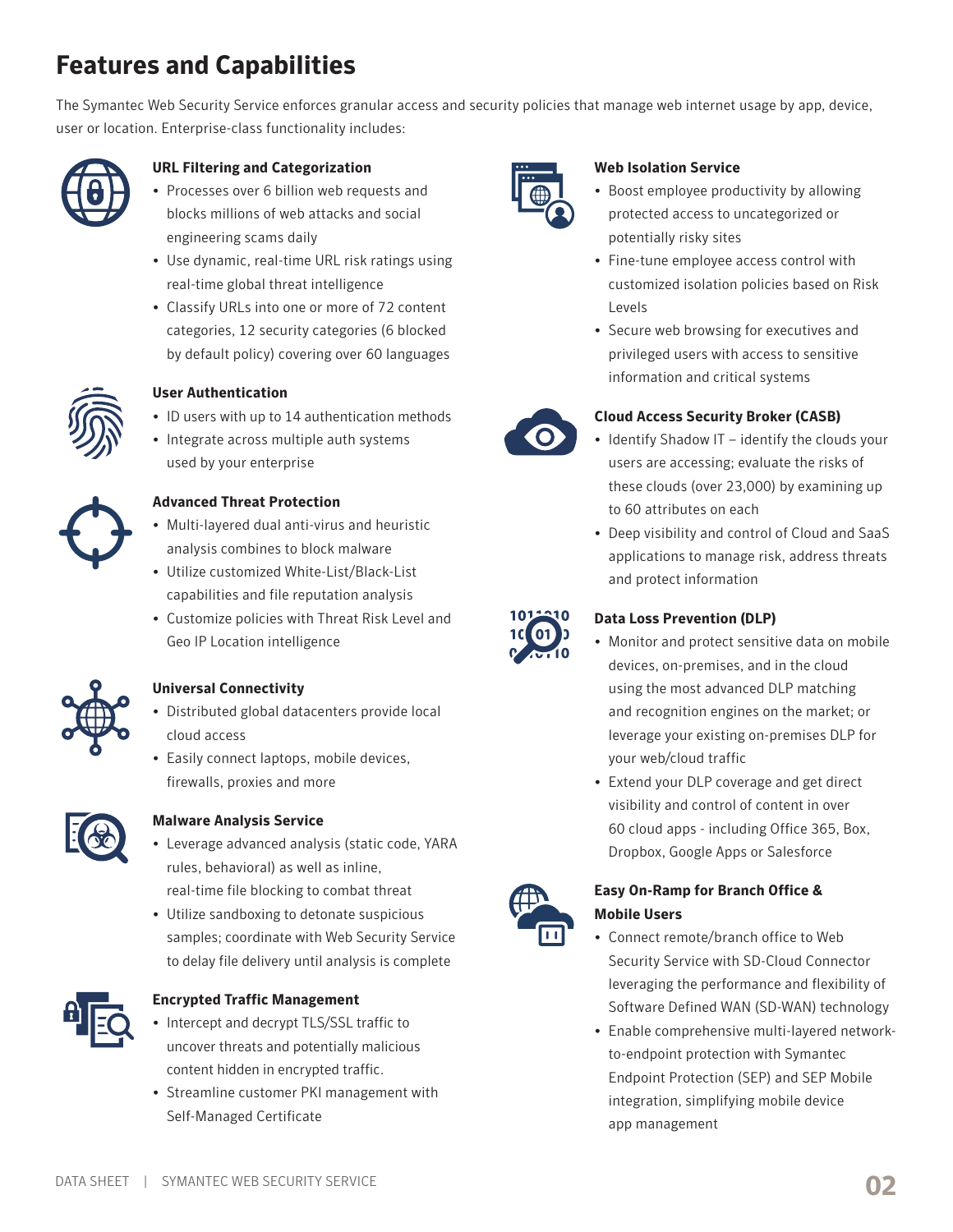### **Security and Performance for Office 365 Users**

The traditional network architecture has been drastically altered as enterprises move to cloud applications like Office 365. Traditionally, traffic from remote sites and mobile users connected through corporate data centers to access applications and utilizes security infrastructure to access the web. This security architecture can add latency and increase costs as organizations move to Office 365.

Enterprises can leverage Symantec's Web Security Service to move their entire network security stack to the cloud – enabling direct, secure connectivity to cloud and SaaS applications like Office 365, benefiting from faster security and network architectures at a lower cost. The service can enforce a full set of controls when accessing Office 365, including scanning for malware and threats within Office 365 traffic as well as inspecting encrypted traffic for data leaks and information security compliance violations.

Symantec's Global Intelligence Network feeds the Web Security Service to ensure that any updates made to the infrastructure for Office 365 applications - such as changes to IP Addresses - get automatically aligned in an enterprise's Office 365 security policies, resulting in consistent policy enforcement for our customers. Additionally, advanced content peering and Transmission Control Protocol (TCP) connection acceleration reduce data hops and boosts throughputs, offering customers increased performance and enhanced user experience.

### **Comprehensive Security to Meet Today's Enterprise Realities**

Mobile users, remote offices, cloud application adoption, increasing compliance obligations and an evolving and sophisticated threat environment – the new reality for enterprise IT and Security teams. Symantec's Web Security Service gives you the enterprise-class capabilities to address these realities and ensure your web and cloud use remains efficient, effective, secure and compliant.

Its proven proxy technology leverages the Symantec Global Intelligence Network, the world's largest civilian threat intelligence network, to ensure real-time protection against known and unknown web-borne threats. With extensive web and cloud application controls, web isolation, malware scanning, data loss prevention, CASB services and detailed reporting features, the Web Security Service enables administrators to create and enforce granular policies that are instantly applied to all covered users, regardless where they are located, including fixed locations and roaming users.



Symantec Web Security Service – proven and trusted ProxySG capabilities delivered as a cloud security service.